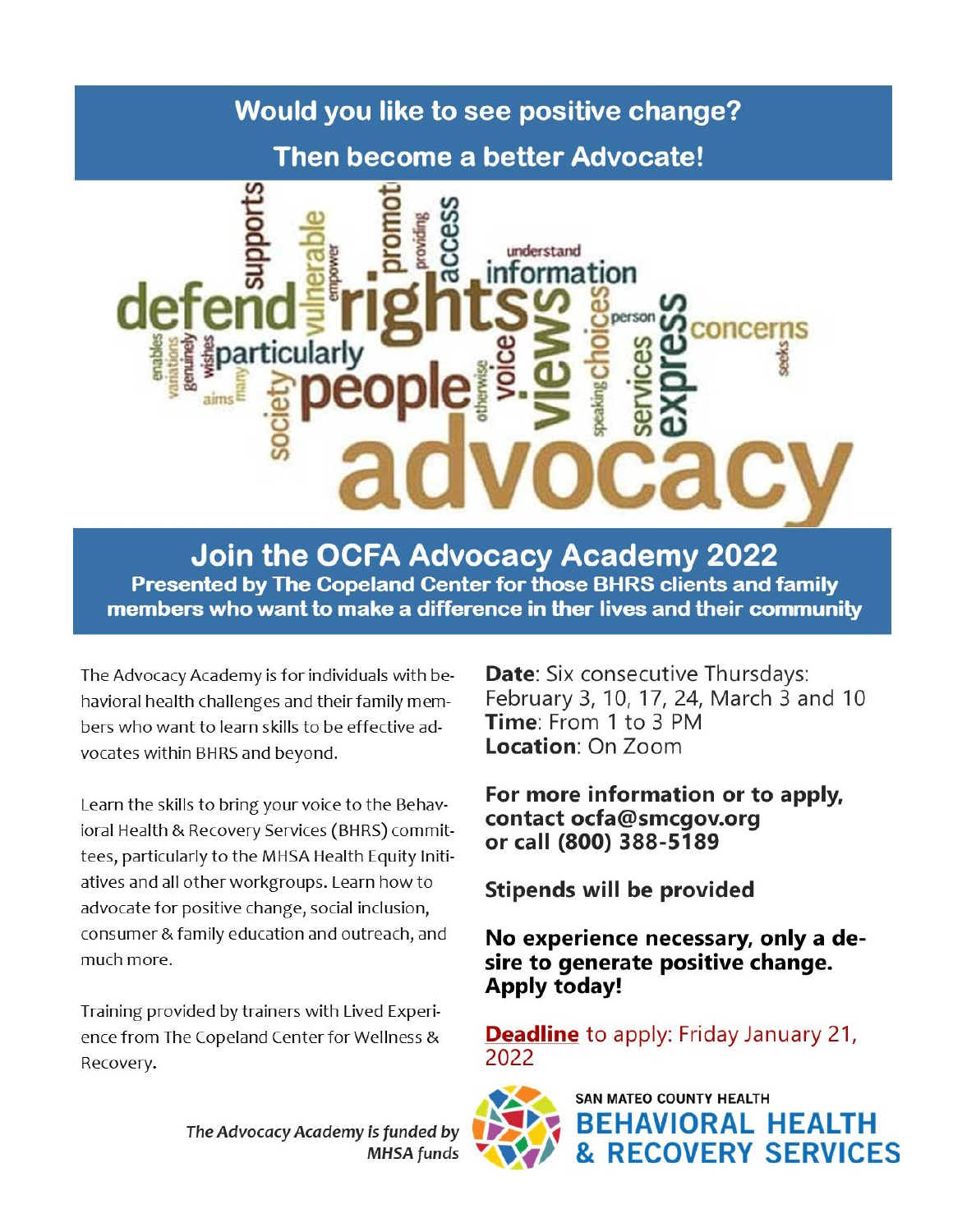

**Behavioral Health & Recovery Services** 

**Office of Consumer & Family Affairs** 1950 Alameda de las Pulgas San Mateo, CA 94403 800-388-5189 T 650-573-2934 F www.smchealth.org www.facebook.com/smchealth

# **Advocacy Academy Training Spring 2022 Application**

Thank you for your interest in attending the Advocacy Academy provided by the Office of Consumer & Family Affairs (OCFA) from San Mateo County Behavioral Health & Recovery Services (BHRS).

The Advocacy Academy is funded through the Mental Health Services Act (MHSA) and will be facilitated by two trainers with Lived Experience from The Copeland Center. It is for individuals with mental health and/or substance use challenges, and/or their family members or caregivers, who want to be trained as advocates for behavioral health services and programs in San Mateo County, particularly advocating about HMSA programs.

Advocacy Academy participants will receive training and mentoring to learn effective skills as consumer and family member advocates within BHRS and with other organizations. Participants will be better prepared to advocate for social inclusion as well as consumer, family and community education, engagement and shared decision-making in MHSA and BHRS workgroups, committees, Health Equity Initiatives, community programs, etc. The Advocacy Academy also aims to increase participants' sense of hope, resiliency, and strength to empower themselves and their peers as active members of the BHRS community in San Mateo County.

The Advocacy Academy will be conducted weekly from **1 to 3 PM** remotely **on Zoom**, during the following **six Thursdays: February 3, 10, 17, 24, March 3 and 10.**

Tentative Session Topics (subject to change): Session I - Understanding Advocacy Session II - Targeting Efforts Session III - Connecting Advocacy to BHRS Services and MHSA Components Session IV - BHRS / MHSA Organizational Structure & Community Planning Session V - Preparing for a Proposal of Change (Advocacy) Session VI - Participating in Public Comment and Presenting Proposals Next Steps: - Education, Action and Support

### **Participation in all sessions and completion of an advocacy plan are necessary to graduate. Participants need to be able to complete assignments in between classes. Upon completion of requirements graduates will receive a stipend.**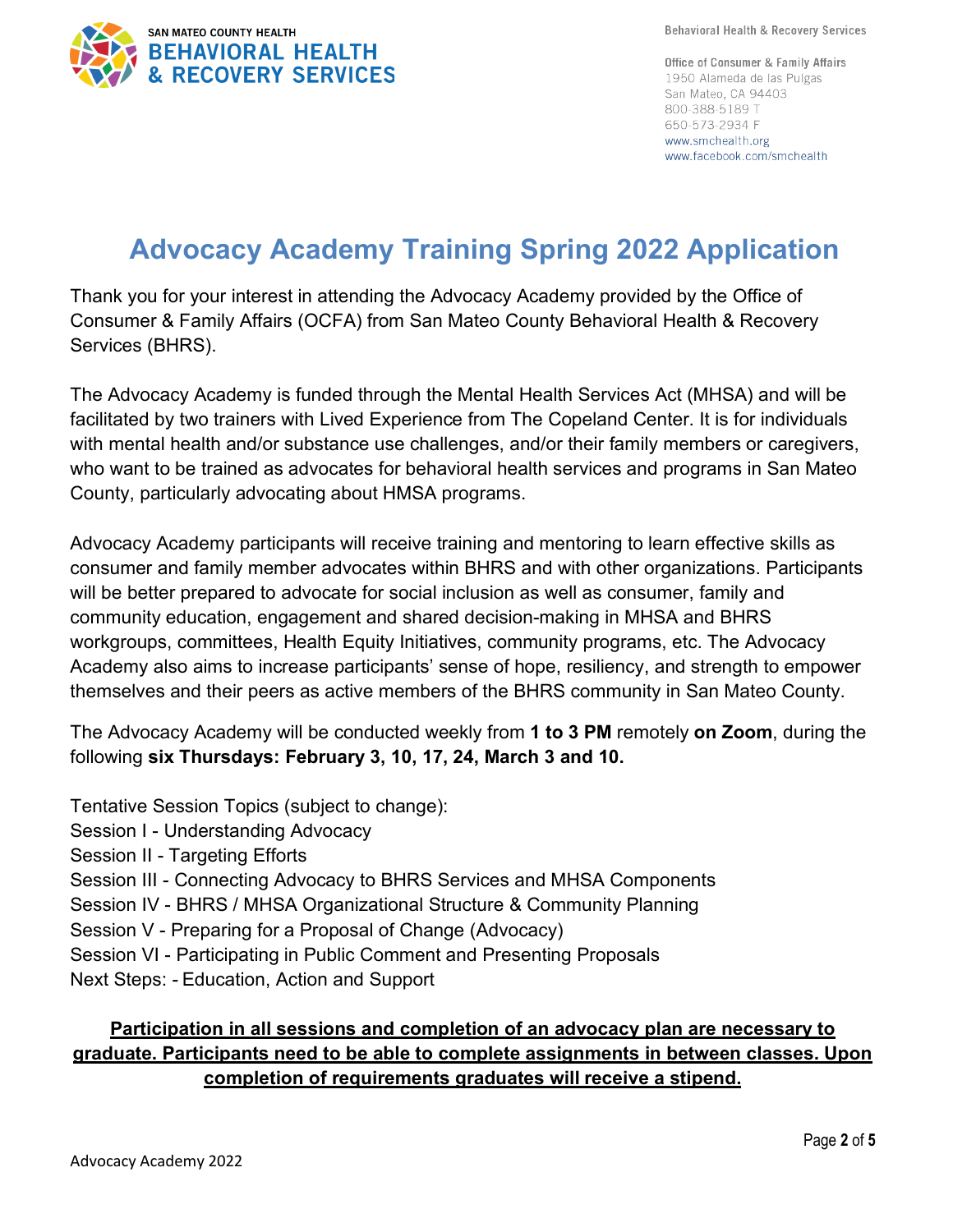**Behavioral Health & Recovery Services** 



**Office of Consumer & Family Affairs** 1950 Alameda de las Pulgas San Mateo, CA 94403 800-388-5189 T 650-573-2934 F www.smchealth.org www.facebook.com/smchealth

**To apply for admission**: complete this form and submit it by:

- **Email (preferred) to**: [OCFA@smcgov.org](https://smcgov.sharepoint.com/teams/HLT_OCFA/Lived%20Experience%20Programs/Advocacy%20Council/OCFA@smcgov.org)
- **FAX**: (650) 573-2934
- **Post mail:** Office of Consumer & Family Affairs 1950 Alameda de Las Pulgas San Mateo, CA 94403

Applicants will be notified by Friday January 28. Limited spots available. For more information, contact OCFA at [OCFA@smcgov.org](mailto:OCFA@smcgov.orgc) or (800) 388-5189.

#### *Part I. Contact Information*

Name: *Click here to enter name*

Phone: *Click here to enter phone*

E-mail: *Click here to enter email.*

Address: *Click here to enter complete address.*

*Part II. Please tell us about yourself. Write as much as you wish.*

1. Participants will receive a \$40 stipend per class attended. In order to ensure that participants learn all the Academy lessons, we ask that you commit to attend all the sessions, arrive on time, stay present for the duration of each session and complete all required homework in between classes. Enter your initials to indicate that **you understand and agree** with this requirement: *Enter your initials here*

\_\_\_\_\_\_\_\_\_\_\_\_\_\_\_\_\_\_\_\_\_\_\_\_\_\_\_\_\_\_\_\_\_\_\_\_\_\_\_\_\_\_\_\_\_\_\_\_\_\_\_\_\_\_\_\_\_\_\_\_\_\_\_\_\_\_\_\_\_\_\_\_\_\_\_\_\_\_\_\_\_\_\_\_\_\_\_\_\_\_\_\_\_\_

2. Why are you interested in participating in this training? What do you hope to gain from the Advocacy Academy? *Click here to type your answer.*

3. Please tell us about the areas of advocacy that you are interested in: *Click here to type your answer*

4. Please name any workgroups, committees, Health Equity Initiatives, commissions, etc. in which you are already participating:

*Click here to type your answer*

5. In which of the following areas are you interested in increasing your knowledge and Advocacy skills? (Click all that apply)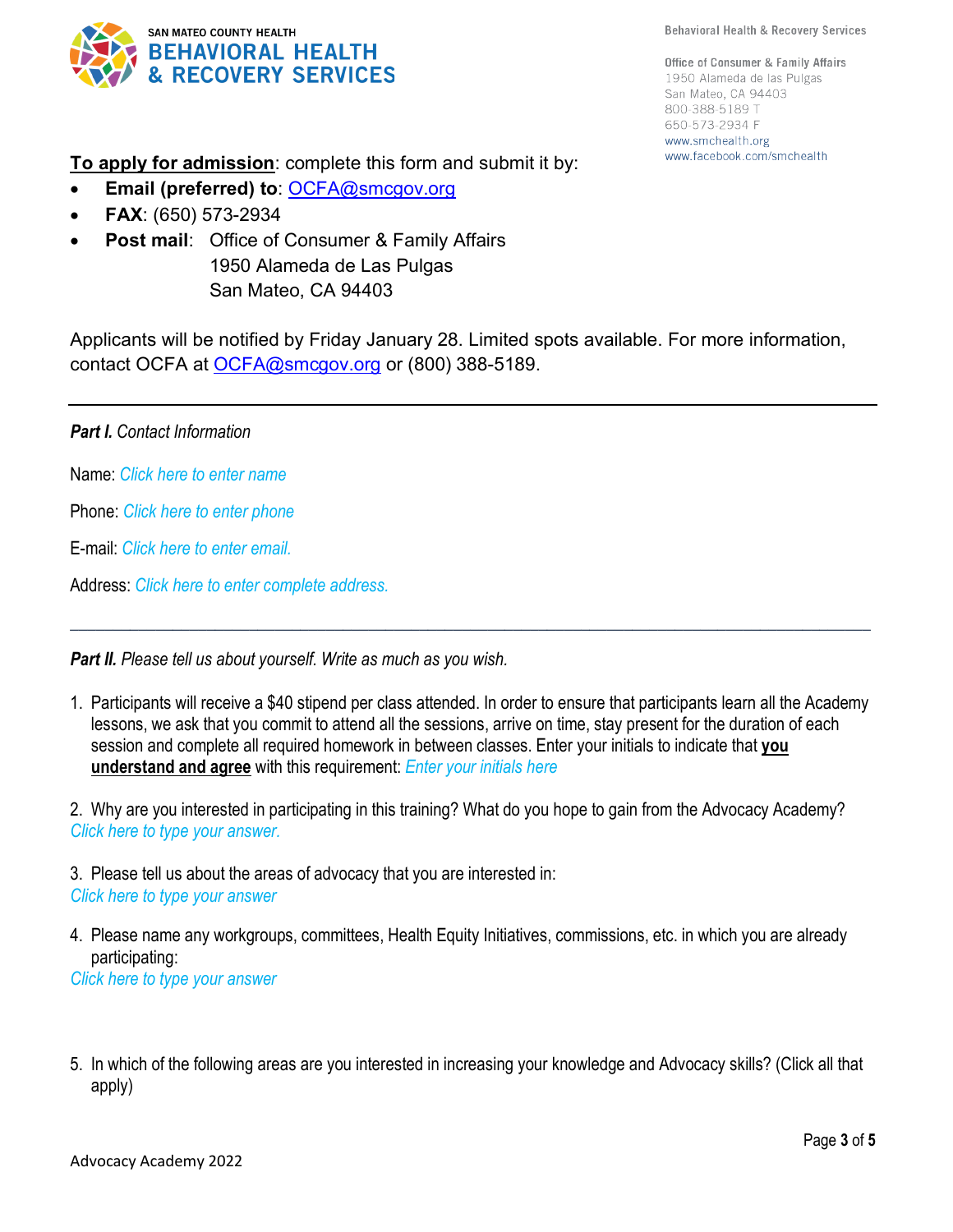**Behavioral Health & Recovery Services** 

**Office of Consumer & Family Affairs** 1950 Alameda de las Pulgas San Mateo, CA 94403 800-388-5189 T 650-573-2934 F

| SAN MATEO COUNTY HEALTH<br>BEHAVIORAL HEALTH<br>& RECOVERY SERVICES |
|---------------------------------------------------------------------|
|                                                                     |

| □ Mental Health and Recovery Services and Recovery Commission (MHSARC) □ MHSA |  |  |
|-------------------------------------------------------------------------------|--|--|

- ☐ Health Equity Committees (HEIs) ☐ Quality Management Committee
- ☐ MHSA funded Programs and Services ☐ CA Department of Health Care Services
- 

Advocacy Academy 2022

- **□ RFP Contract Review Committee □ □ Hiring Interview Committee**
- **□ Housing Operations and Policy Committee (HOP)** □ MHSA Steering Committee
- ☐ Workforce Development and Education Committee ☐ Community Based Organization Boards of Directors
- ☐ Annual Events (MH Awareness Month, Recovery Month, Suicide Prevention Month, etc.
- ☐ Other topic and/or interests(s): *Click here to type your answer*

6. Do you work or volunteer at a Community Based Organization or Service Provider in San Mateo County? Yes ☐ No ☐ If yes, which one and what is your position? *Click here to type your answer*

- 7. Do you agree to be present for all classes and to use all technology tools, including video camera, to the best of your ability? Yes □ No □
- 8. Do you agree to utilize the skills learned in this training to participate in advocacy opportunities within San Mateo County Health Department? Yes □ No □

*Part III. San Mateo County is committed to serving diverse communities. Your responses here and on our PARTICIPANT DEMOGRAPHICS SURVEY (to be provided later) will help us understand who we serve and who we still need to reach out to. All this information is completely VOLUNTARY and CONFIDENTIAL.* 

\_\_\_\_\_\_\_\_\_\_\_\_\_\_\_\_\_\_\_\_\_\_\_\_\_\_\_\_\_\_\_\_\_\_\_\_\_\_\_\_\_\_\_\_\_\_\_\_\_\_\_\_\_\_\_\_\_\_\_\_\_\_\_\_\_\_\_\_\_\_\_\_\_\_\_\_\_\_\_\_\_\_\_\_\_\_\_\_\_\_\_\_\_\_

| 1. | Age:                         |                                                                                                                                                                                                                                |                  |             |             |  |
|----|------------------------------|--------------------------------------------------------------------------------------------------------------------------------------------------------------------------------------------------------------------------------|------------------|-------------|-------------|--|
|    | Decline to state             | $0 - 15$                                                                                                                                                                                                                       | $16 - 25$        | 26-59       | $60+$       |  |
| 2. | Gender assigned at birth:    |                                                                                                                                                                                                                                |                  |             |             |  |
|    | Decline to state             | Male                                                                                                                                                                                                                           | Female           |             |             |  |
|    |                              |                                                                                                                                                                                                                                |                  |             |             |  |
| 3. | Gender identity:             | Decline to state                                                                                                                                                                                                               |                  |             |             |  |
|    | Male                         | Female                                                                                                                                                                                                                         | Transgender      | Genderqueer | Questioning |  |
|    |                              | Other: New York Street, New York Street, New York Street, New York Street, New York Street, New York Street, New York Street, New York Street, New York Street, New York Street, New York Street, New York Street, New York St |                  |             |             |  |
|    |                              |                                                                                                                                                                                                                                |                  |             |             |  |
| 4. | Sexual orientation:          | Decline to state<br>$\Box$                                                                                                                                                                                                     |                  |             |             |  |
|    | Bisexual                     | Gay/Lesbian<br>$\Box$                                                                                                                                                                                                          | Heterosexual     | Queer       | Questioning |  |
|    |                              | Other: experience of the state of the state of the state of the state of the state of the state of the state of the state of the state of the state of the state of the state of the state of the state of the state of the st |                  |             |             |  |
| 5. | Race (check all that apply): |                                                                                                                                                                                                                                | Decline to state |             |             |  |
|    |                              |                                                                                                                                                                                                                                |                  |             |             |  |
|    |                              |                                                                                                                                                                                                                                |                  |             | Page 4 of 5 |  |

- **HSARC Sub-Committees**<br>www.facebook.com/smchealth
- 
- □ Self-advocacy □ △ Self-advocacy □ △ Belf-advocacy △ Dullar and Accountability Commission
	-
	-
	-